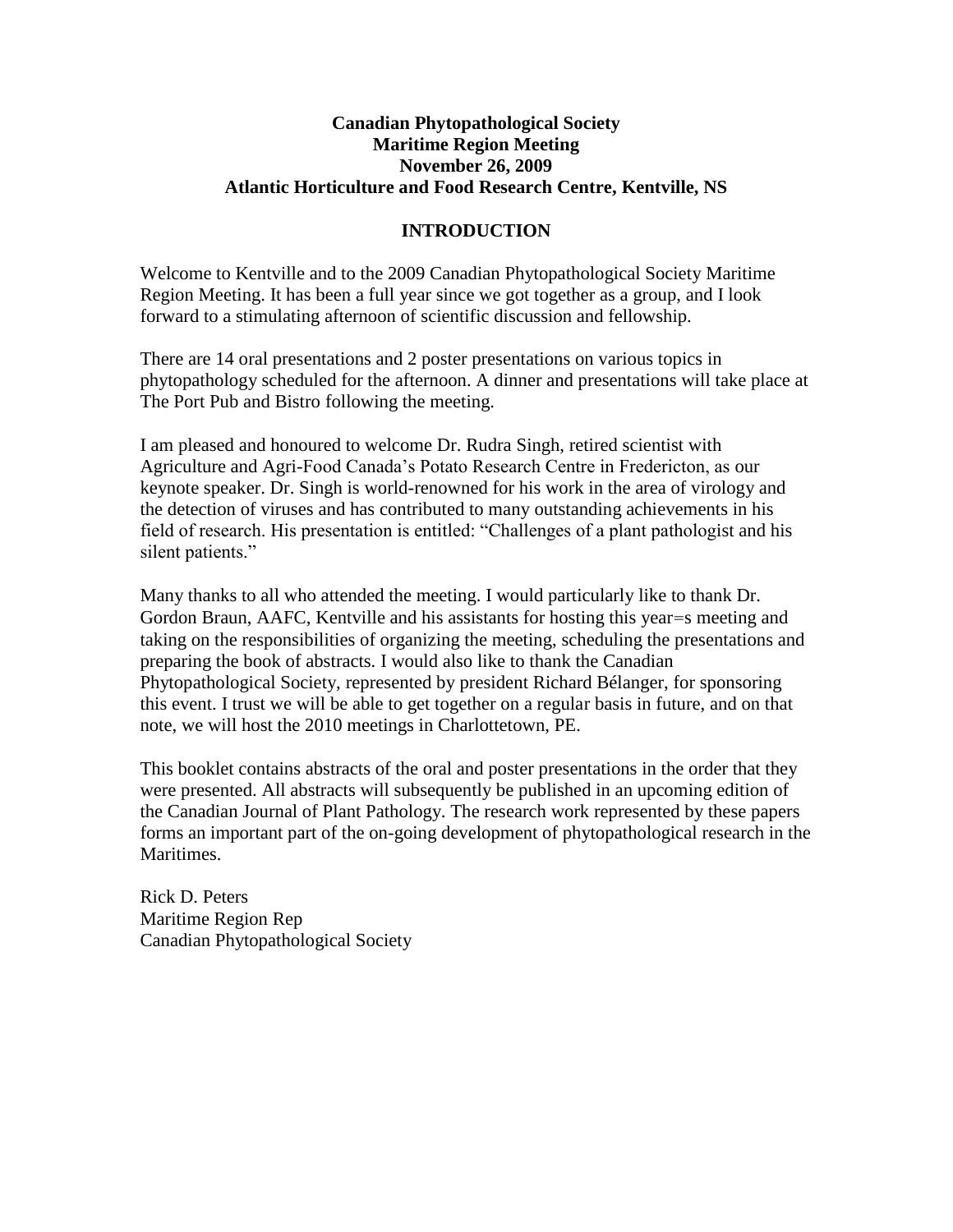#### **Canadian Phytopathological Society Annual Maritime Region Meeting - 2009**

# **Scientific Program Thursday, November 26 Cornwallis Room – Atlantic Food & Horticulture Research Centre, Kentville, NS**

| $1:00-1:10$ | <b>Welcome: Rick D. Peters, CPS Rep – Maritime Region</b> |  |  |  |
|-------------|-----------------------------------------------------------|--|--|--|
|             |                                                           |  |  |  |

| $1:10-1:45$ | <b>Keynote Speaker: Dr. Rudra Singh</b>                    |  |  |  |  |
|-------------|------------------------------------------------------------|--|--|--|--|
|             | Challenges of a plant pathologist and his silent patients. |  |  |  |  |

## **Session A: Plant Viruses and Viroids**

- 1:45-2:00 Detection of potato viruses and viroids in quarantine programs using molecular technologies - feasibility and challenges. **Huimin Xu**
- 2:00-2:15 λ-carrageenan reduces Tomato Chlorotic Dwarf Viroid (TCDVd) replication and symptom expression. **Jatinder S. Sangha**, Rudra P. Singh, Alan T. Critchley, Balakrishnan Prithiviraj

## **Session B: Bacteria**

| $2:15-2:30$ | Microbial biodiversity of organic and conventional apple orchard soils.<br>Gordon Braun, E.W.E. Bevis, and S.A.E Fillmore                                                                     |
|-------------|-----------------------------------------------------------------------------------------------------------------------------------------------------------------------------------------------|
| $2:30-2:45$ | Development and evaluation of loop-mediated isothermal amplification<br>protocols for rapid and sensitive detection of plant pathogenic bacteria.<br>Sean Li, J.B. Nie, L. Ward, S.H. De Boer |
| $2:45-3:00$ | Development of Arabidopsis thaliana – Pseudomonas marginalis flower<br>pathosystem.<br>David Hobson, M. Hoggis, G. Wang-Pruski, B. Prithiviraj                                                |

# **3:00-3:45 Nutrition Break and Poster Session**

## **Session C: Posters**

Gibberellic acid (GA3) mediated disease susceptibility to *Sclerotinia sclerotiorum* in *Arabidopsis thaliana*. **Navratan Bahia**, H. Li, S. K. Asiedu, A. B. Gray and B. Prithiviraj